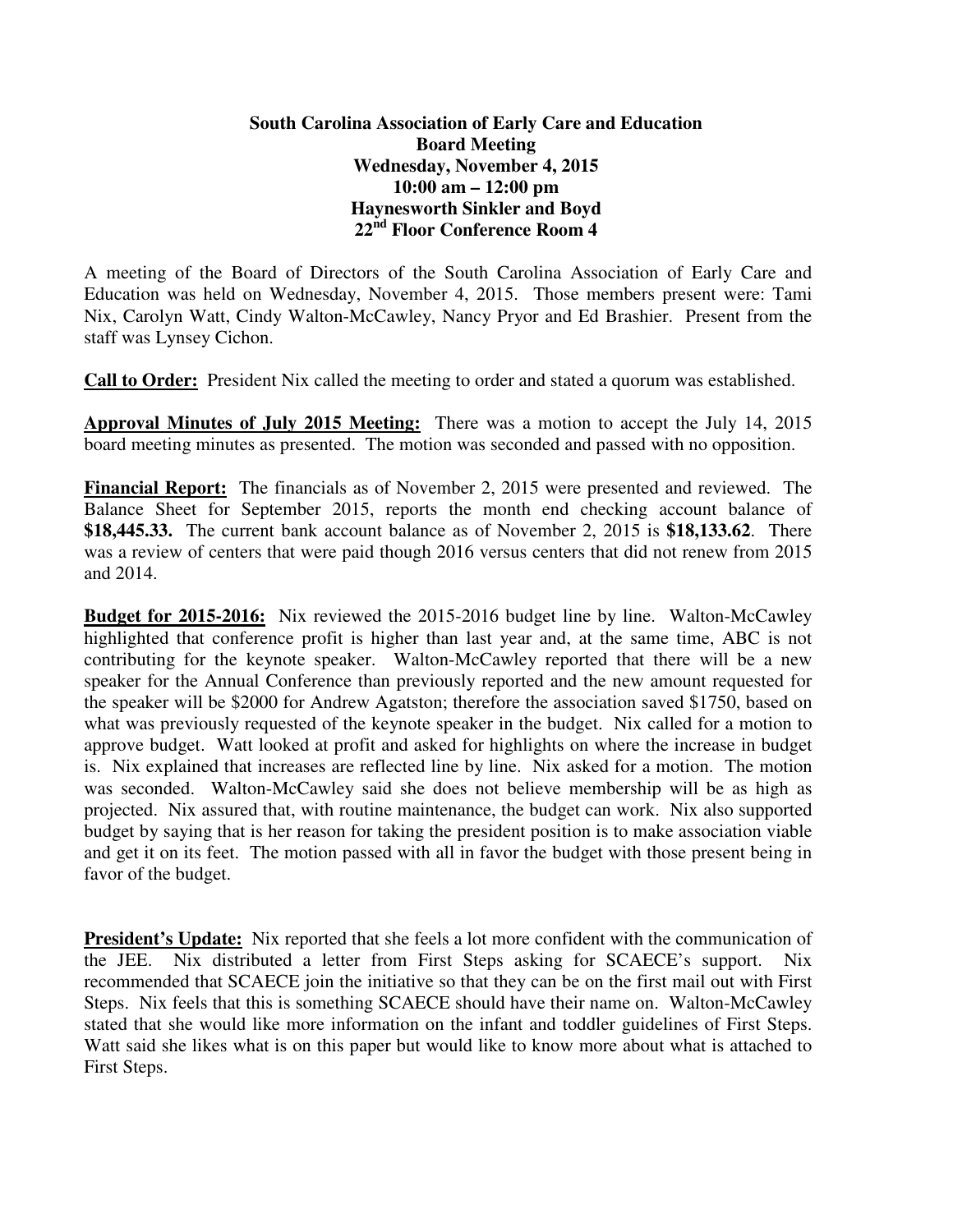Legislative Report: Nix reviewed the email from Thordahl going over the compromise between the licensed and unlicensed centers. Walton-McCawley is opposed to any compromise because tax payer dollars pay for other centers. Nix also stated that she does not want a compromise. Walton-McCawley supported why she does not want a compromise by stating that, if something is to happen to a child, in an unlicensed center, the parents will not be able to report the issues to DSS because DSS will not take a complaint from an unlicensed center. Watt is concerned about the compromise because there is a grading system that is attached to the compromise and she concerned about the grading systems. Nix stated she does not see a benefit if there are watered down rules for unlicensed centers. All of those present were not in favor of a compromise.

**Fall Conference Update:** Brashier confirmed that the robo call is going out for the Fall Leadership Conference. Nix confirmed FCI Agency is the keynote sponsor at \$1600, Kaplan is the lunch sponsor at \$300 and Interstate Transportation is the coffee sponsor at \$200. Nix confirmed that from this point forward the conference will be a profit. Nix also stated that there is an event on Facebook for the Fall Leadership Conference. The layout of the conference was discussed and Brashier confirmed that having the vendor tables in the same room as the keynote speaker was distracting and that the vendors should be in the hall of the conference center. Cichon confirmed that she had followed up twice with Zoom Sourcing, to be a sponsor, but did not receive a reply. Nix reviewed the entire attendance list for the Fall Leadership Conference.

**Annual Conference:** Walton-McCawley stated that Anne Pfeiffer has retired and Kelly Pfeiffer is now handling training for CCCCD. Walton-McCawley stated that she hopes to have the mock-up of the sessions done by the end of the week and would like the program emailed and also believes it is important to have the program sent out through the regular mail too. Walton-McCawley reviewed the agenda mock up block by block. Walton-McCawley said she does not want registration table near the vendors because of the congestion. Walton-McCawley would like the management company to confirm that the entire center is available for the conference because the program requires the entire venue and also requested wanting a vendor room. Cichon stated that she will speak with Waldrup about the possible layout of vendors. Nix asked about the registration limit of the conference; Walton-McCawley confirmed that there would be no more than 500 allowed to register for the event. Cichon confirmed that an outside A/V company would be used for the conference audio. Walton-McCawley reported that the conference is going to be five hours.

## **Reports from 5 Focus Areas:**

- **Growing membership by 50%** no report.
- **Marketing –** Nix is overlooking the Facebook page as a marketing vehicle for the association.
- **Benefits of membership** Pryor reported that she sees many of the same ideas on the general membership brochure and the brochure developed by Pryor. Pryor asked for the removal of the benefit stating there are discounts with associate member products because that benefit no longer exists. It was also decided that the benefit of group insurance should be removed because that no longer exists either. Walton-McCawley would also like to review rates for SCAECE because she believes they are too high. Nix would like to add testimonials on the area for additional centers and would like testimonials in by November 15. Cichon will send out an email to board members